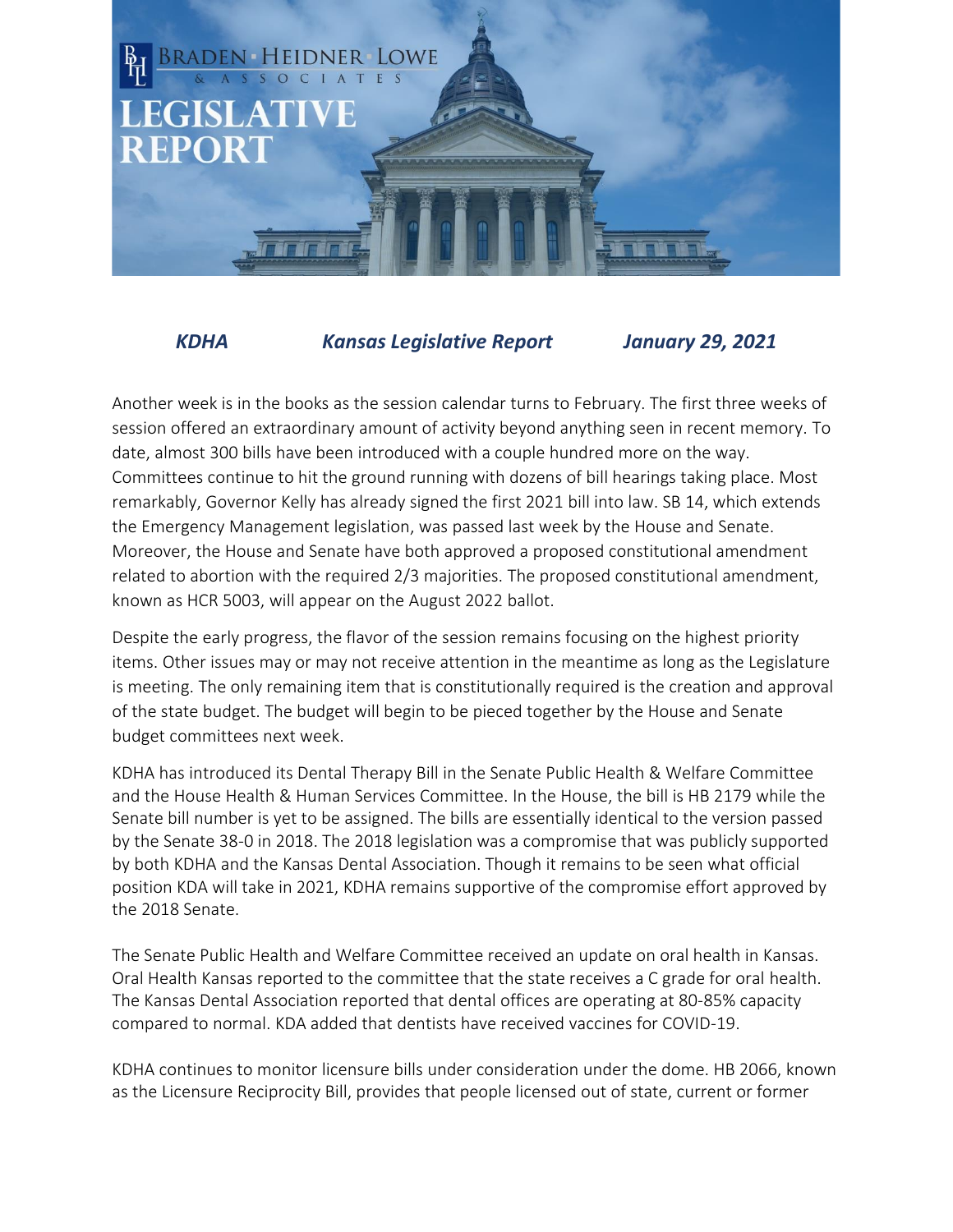military and military spouses who move to Kansas a fast track to obtain a Kansas license. The committee may consider action next week.

Another licensure bill, called the Right to Earn a Living Act (SB 10), was considered by the Senate Commerce Committee. In short, SB 10 calls for every regulatory agency to provide a comprehensive review of all occupational rules and regulations and occupational licenses that justifies its function, impact on workers, consumer choices and cost and comparison to other states. In the hearing, Senator Hilderbrand (R-Galena) led testimony followed by policy groups aiming to review licensure. Proponents noted concerns with the amount of training and fees required for entry level occupations. The State Board of Technical Professions, State Board of Pharmacy and State Board of Healing Arts voiced opposition citing the bill goes too far.

SB 34 proposes to bring changes to the state's administrative rules and regulations. SB 34 calls for all administrative rules and regulations currently on the books to expire after five years unless the agency and Legislature take action to renew the regulation. The Senate Federal and State Affairs Committee held a hearing that saw Senator Hilderbrand (R-Galena), Kansas Chamber of Commerce and Americans for Prosperity voice support for the bill noting Kansas has 71,000 regulations on the books. The Kansas Secretary of State's office, Department of Wildlife and Parks, State Board of Pharmacy and Board of Healing Arts appeared as neutrals while the State Board of Technical Professions testified in opposition. The neutral and opponents collectively noted there is not a clear review process included in the bill.

Thank you and please let us know if you have any questions. Please see below for the bill matrix.

Travis Lowe



| <b>Bill Number</b><br>and Sponsor       | <b>Bill Subject</b>                                                                                             | <b>Current Status</b>                  | <b>Last Action</b>                                                  |
|-----------------------------------------|-----------------------------------------------------------------------------------------------------------------|----------------------------------------|---------------------------------------------------------------------|
| <b>SB</b> 10<br>Richard Hilderbrand, R- | Enacting the right to earn a living act to minimize<br>unnecessary occupational licensing and regulation        | In Senate<br>Commerce                  | 01/20/2021 - Senate<br>Scheduled Hearing in<br>Commerce: Wednesday, |
| 13th                                    |                                                                                                                 |                                        | 1/27, 10:30 AM, Rm 546-S                                            |
|                                         |                                                                                                                 |                                        |                                                                     |
| <b>SB</b> 34                            | Sunsetting administrative rules and regulations five years<br>after adoption unless extended by the legislature | In Senate Federal<br>and State Affairs | 01/21/2021 - Senate<br>Scheduled Hearing in                         |
| Senate Federal and State                |                                                                                                                 |                                        | Federal and State Affairs:                                          |
| Affairs Committee                       |                                                                                                                 |                                        | Tuesday, 1/26, 10:30 AM,<br>Rm 144-S                                |
|                                         |                                                                                                                 |                                        |                                                                     |